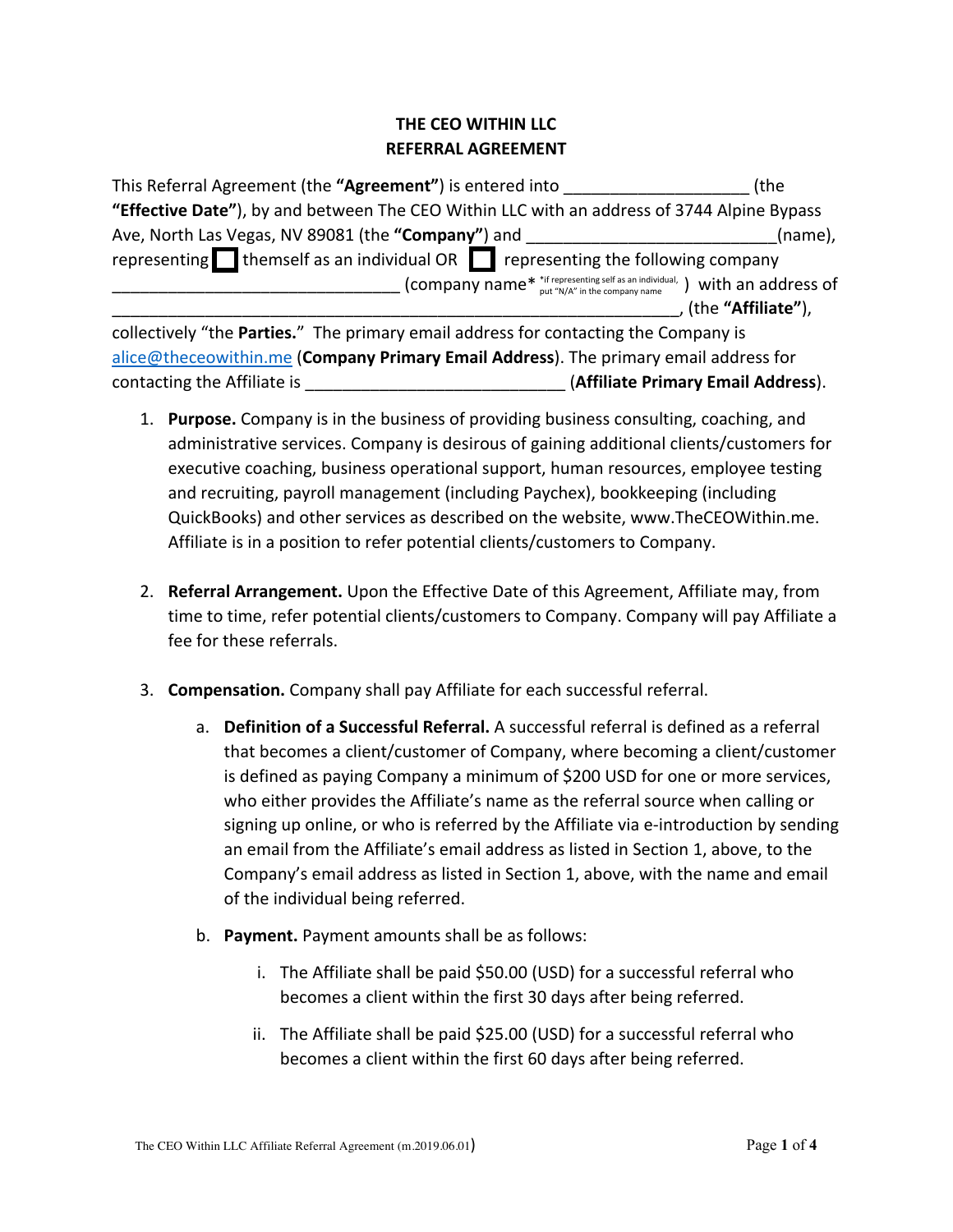- iii. The Affiliate shall be paid \$10.00 (USD) for a successful referral who becomes a client within the first 90 days after being referred.
- iv. Company shall pay Affiliate no amount for each unsuccessful referral, where an unsuccessful referral is defined as a valid referral candidate that does not become a client/customer of Company through no fault of Affiliate or Company within 90 days after being referred; and where a valid referral candidate is a potential client/customer that meets the specifications stated in section 3.a, above.
- c. **Timing of Payment.** Affiliate must have a W-9 signed within the past year on file to be eligible to receive payment. Company reviews referrals the first month of each new quarter (January, April, July, October) and shall pay Affiliate within one month (31 days) after the end of the quarter in which a successful referral was completed, where a completed referral will be the engagement of the new client as specified in Section 3.a, above. Any Affiliate without a valid W9 on file will have 90 days from notification that a W9 is missing and a payment is due to submit the W9. After 90 days from the notification that the W9 is missing, the Affiliate shall be forfeit the referral payment.
- 4. **Affiliate Title and Role Representation.** During the term of this agreement, Affiliate may refer to themselves as a "Partner", or "Affiliate," who works with Company. Affiliate may not refer to themselves as an employee, owner, or any other title when discussing or representing the Company's services.
- 5. **Pricing and Advertising.** Affiliate is recommended to check with a representative of the Company or review current materials on www.TheCEOWithin.me for current service offerings and pricing, prior to discussing services or pricing, as the Company regularly changes pricing and service options. Affiliate may request copies of current promotional materials when such are available, such as business cards, brochures, or postcards.
- 6. **Term.** This Agreement shall commence upon the Effective Date, as stated above, and will continue for one year from the Effective Date.
- 7. **Confidentiality.** During the course of this Agreement, it may be necessary for Company to share proprietary information, including trade secrets, industry knowledge, and other confidential information, to Affiliate in order for Affiliate to seek out potential referrals. Affiliate will not share any of this proprietary information at any time. Affiliate also will not use any of this proprietary information for his/her personal benefit at any time. This section remains in full force and effect even after termination of the Agreement by it's natural termination or the early termination by either party.
- 8. **Termination.** This Agreement may be terminated at any time by either Party upon 30 days written notice to the other party. Upon termination, Company shall pay Affiliate all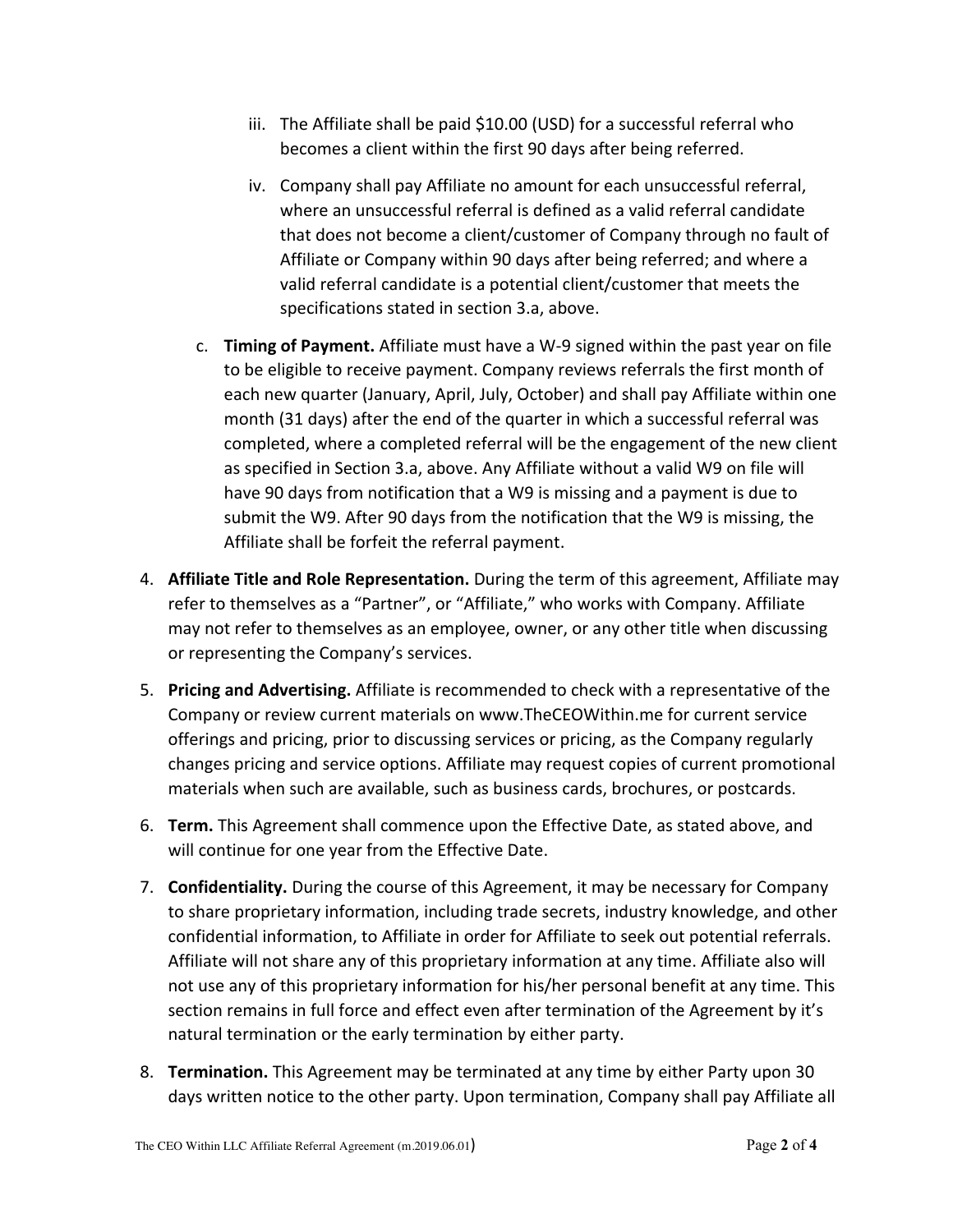compensation due and owing for referrals made prior to the date of termination, but not yet paid. One example of a reason for reason for early termination is sending unqualified "cold" referrals who are not interested in the Company's service.

- 9. **Representations and Warranties.** Both Parties represent that they are fully authorized to enter into this Agreement. The performance and obligations of either Party will not violate or infringe upon the rights of any third-party or violate any other agreement between the Parties, individually, and any other person, organization, or business or any law or governmental regulation.
- 10. **Indemnity.** The Parties each agree to indemnify and hold harmless the other Party, its respective affiliates, officers, agents, employees, and permitted successors and assigns against any and all claims, losses, damages, liabilities, penalties, punitive damages, expenses, reasonable legal fees and costs of any kind or amount whatsoever, which result from the negligence of or breach of this Agreement by the indemnifying party, its respective successors and assigns that occurs in connection with this Agreement. This section remains in full force and effect even after termination of the Agreement by its natural termination or the early termination by either party.
- 11. **Limitation of Liability.** UNDER NO CIRCUMSTANCES SHALL EITHER PARTY BE LIABILE TO THE OTHER PARTY OR ANY THIRD PARTY FOR ANY DAMAGES RESULTING FROM ANY PART OF THIS AGREEMENT SUCH AS, BUT NOT LIMITED TO, LOSS OF REVENUE OR ANTICIPATED PROFIT OR LOST BUSINESS, COSTS OF DELAY OR FAILURE OF DELIVERY, WHICH ARE NOT RELATED TO OR THE DIRECT RESULT OF A PARTY'S NEGLIGENCE OR BREACH.
- 12. **Disclaimer of Warranties.** Affiliate shall refer potential clients/customers as requested by Company. AFFILIATE DOES NOT REPRESENT OR WARRANT THAT SUCH REFERRALS WILL CREATE ANY ADDITIONAL PROFITS, SALES, EXPOSURE, BRAND RECOGNITION, OR THE LIKE. AFFILIATE HAS NO RESPONSIBILITY TO COMPANY IF THE REFERRALS DO NOT LEAD TO COMPANY'S DESIRED RESULT(S).
- 13. **Severability.** In the event any provision of this Agreement is deemed invalid or unenforceable, in whole or in part, that part shall be severed from the remainder of the Agreement and all other provisions should continue in full force and effect as valid and enforceable.
- 14. **Waiver.** The failure by either party to exercise any right, power or privilege under the terms of this Agreement will not be construed as a waiver of any subsequent or further exercise of that right, power or privilege or the exercise of any other right, power or privilege.
- 15. **Legal Fees.** In the event of a dispute resulting in legal action, the successful party will be entitled to its legal fees, including, but not limited to its attorneys' fees.